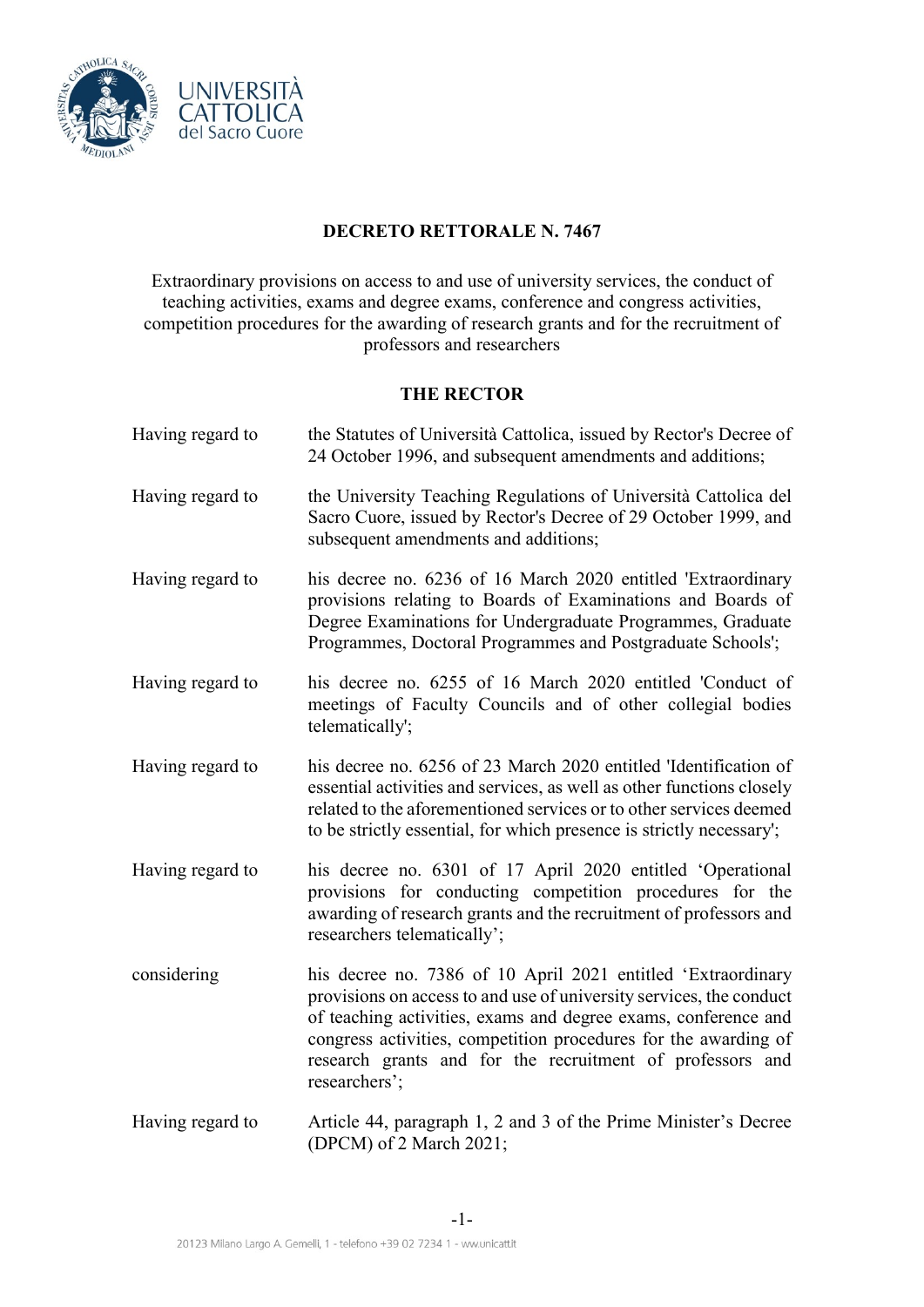

| Having regard to | Decree-Law no. 52 of 22 April 2021 entitled 'Urgent measures for<br>the gradual resumption of economic and social activities with a<br>view to containing the spread of the COVID-19 epidemic'; |
|------------------|-------------------------------------------------------------------------------------------------------------------------------------------------------------------------------------------------|
| Having regard to | the Order of 23 April 2021, issued by the Minister of Health;                                                                                                                                   |
| Having regard to | the note of the Minister of University and Research of 23 April<br>2021, prot. no. 5462;                                                                                                        |
| Having regard to | the guidelines issued by the University Coordination Committee<br>for Lombardy on 23 April 2021,                                                                                                |
| Having regard to | his decision, issued in accordance with Article 19, paragraph 3,<br>letter g) of the University Statute, on 4 May 2021,                                                                         |

## **DECREES**

## **Art. 1 (General rules)**

Università Cattolica del Sacro Cuore is open and operates in accordance with governmental, regional and competent authority regulations.

The emergency provisions on prevention and protection of public health and safety are fully implemented.

At the University premises, the adoption of all the necessary precautionary measures remains confirmed, including: signs indicating the routes to be followed to avoid possible gatherings; indication of the seats that can be used in the University spaces; positioning of indicators for social distancing, particularly in relation to operational services provided in presence.

Access to the University premises and buildings is supervised by security staff; body temperature detectors, including automated ones, people-counting systems to monitor the flow of people, and other sanitary devices are used at every entrance to these premises. During the course of the day, sanitation operations are guaranteed in the premises, at regular intervals or in consideration of the flow of people.

University activity is constantly monitored through the analysis of data extracted from the attendance tracking systems. Security services have been reinforced to supervise the flow of people in the buildings, prevent crowds and manage any difficulties.

Research activities in laboratories, departments and institutes as well as access to library services are possible in compliance with the security measures adopted by the University.

The following student access rules apply: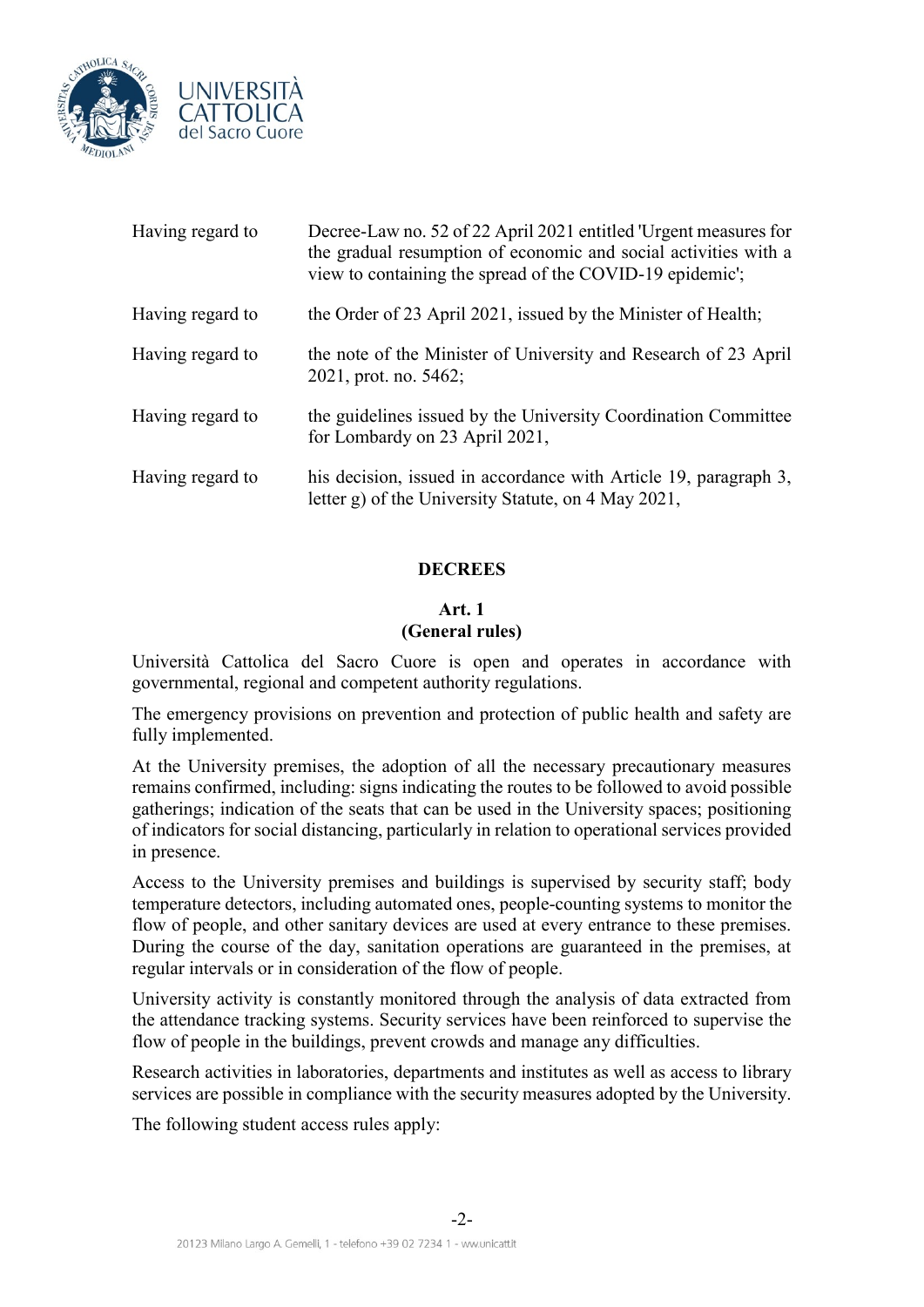

- Services to the public (such as libraries, Student Offices, Guidance and Tutoring) are guaranteed in person or remotely, and operate by appointment in accordance with the established procedures; other services for study and consultation (such as library study rooms, consultation rooms) are open, and access is guaranteed by appointment in accordance with the established procedures and in compliance with the rules set out to combat the spread of contagions;
- In order to access the University buildings, a university badge is required. Lacking a badge, and subject to reasoned justification, a health card may be used. Lacking the latter, a valid identity document must be shown in order to enable the appropriate checks. At each access, where required, badges must be scanned at the readers. The readers will provide an initial check on the possession of access passes. In case of refusal, intervention of security staff may be requested in order to assess appropriate actions;
- Student office hours can be held remotely, using connection tools that enable the best possible interaction between lecturers and students.

Also in compliance with the DPCM of 2 March 2021 and the Orders issued by the Minister of Health and the territorial authorities, and after consulting the relevant Regional University Committee, the universities, based on the epidemiological trend, prepare plans for the organisation of teaching and curricular activities, to be carried out remotely or in presence, which take into account the formative needs and the evolution of the territorial pandemic situation and the corresponding health safety needs, in compliance with the guidelines of the Ministry of University and Research, as well as on the basis of the protocol for the management of confirmed and suspected cases of COVID-19.

## **Article 2**

## **(Procedure for the conduct of teaching activities)**

- 2.1 With reference to all University campuses, lectures and other face-to-face teaching activities relating to courses aimed at students enrolled in all the years of undergraduate, graduate and integrated degree programmes, as well as university master's degree, postgraduate, specialisation and Doctoral programmes may be provided, where applicable, in accordance with the criteria and technologies already identified, in dual mode (in presence and remotely), according to the schedule prepared by the competent teaching structures, in compliance with the security measures and in coordination with the relevant Campus Head Offices.
- 2.2 Lesson timetables are available to students on the *iCatt* portal and the *iCatt* app.
- 2.3 Workshops, seminars and extracurricular activities aimed at the University community may be held in presence at the University premises, according to the schedule drawn up by the competent teaching structures, in compliance with the security measures and in coordination with the relevant Campus Head Offices.

-3-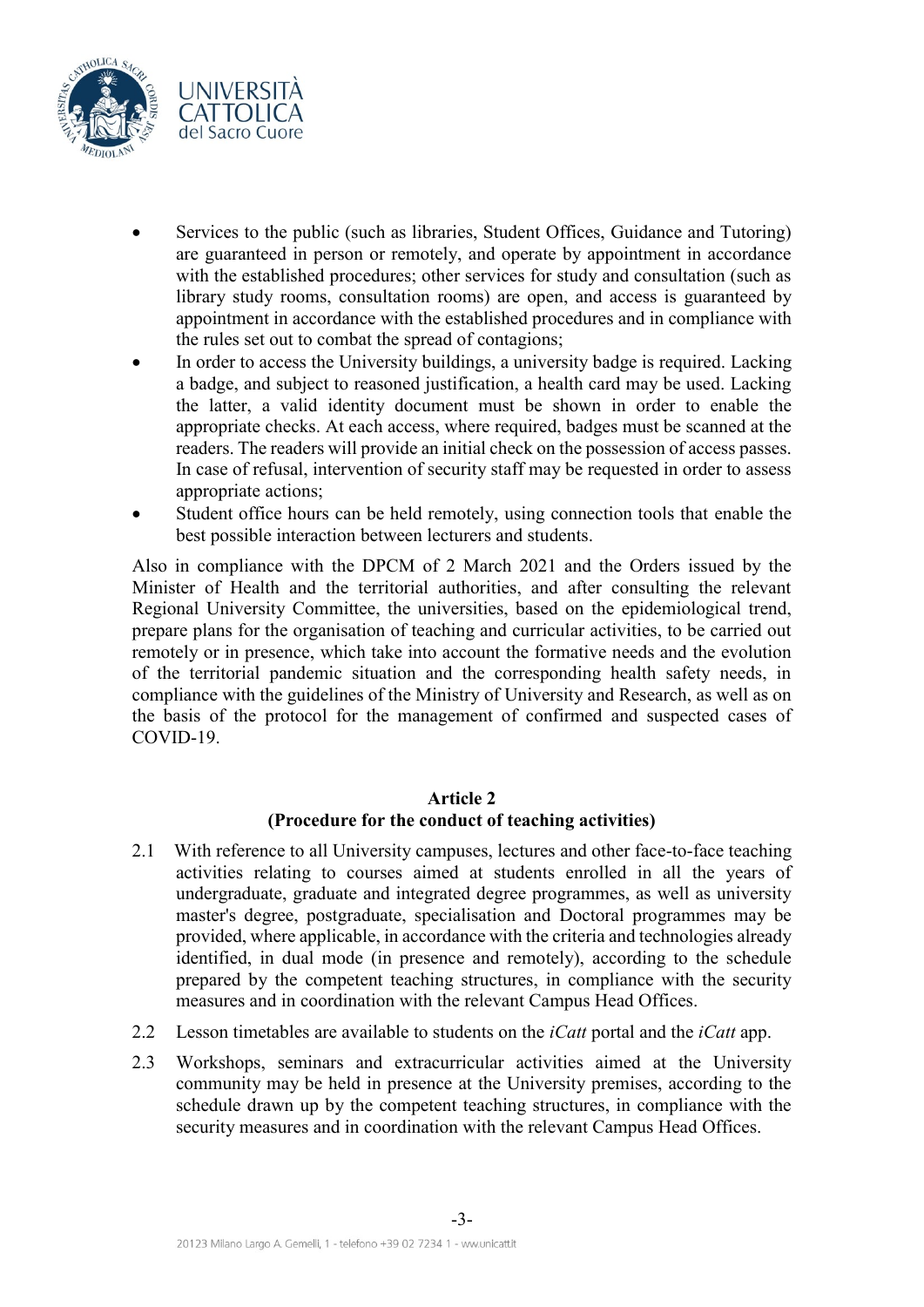

- 2.4 For the benefit of students who are unable to participate, where allowed, in inpresence teaching or curricular activities, these may be attended, where possible, via identified distance learning modes, also having regard to the specific needs of students with disabilities and students with specific learning disorders. For face-to-face courses, it is ensured that lessons can also be followed remotely, by accessing virtual classrooms, in accordance with the principles of publicity, effectiveness and broad accessibility of the service, based on the current dual delivery methods already arranged.
- 2.5 Lecturers may also conduct their lectures from the University premises, using the University network, or, subject to prior notification to the Campus Planning Office, in the classrooms if they need more powerful systems to livestream their lectures.
- 2.6 Lectures are recorded and remain available only to enrolled students until at least the first useful exam session; recordings may be viewed but not downloaded.

## **Article 3 (Procedure for the conduct of oral and written examinations)**

With reference to all University campuses, oral and written examinations will be held in accordance with the organisational procedures and on the basis of the schedule prepared by the competent teaching structures, in compliance with the security measures and in coordination with the relevant Campus Head Offices.

More specifically, with reference to all University campuses:

- oral exams will be held remotely, according to the criteria and technologies already identified, or, subject to a specific resolution of the relevant teaching structures, in person or in dual mode (in presence and remotely). However, in the case of exams to be conducted in person only, students who provide motivated impediments may request to take their exam remotely, by submitting specific self-certification to be filled in via the appropriate online application upon enrolment;
- written examinations will preferably be held in presence. For students who by means of specific self-certification to be filled in via the appropriate online application upon enrolment - enclose motivated impediments, distance examinations may be organised, according to the indications of the President of the Examination Boards. The competent teaching structures may decide, on the basis of the specific characteristics of the exams, of the number of students and of any other relevant circumstances, to arrange for the written exam to be held remotely. In this case, the teaching structures and the Presidents of the Examination Boards may always provide for a supplementary oral examination, either on a general basis or for individual students.

Each competent teaching structure, on the basis of its decision, shall inform the relevant Planning Office of their exam arrangements.

-4-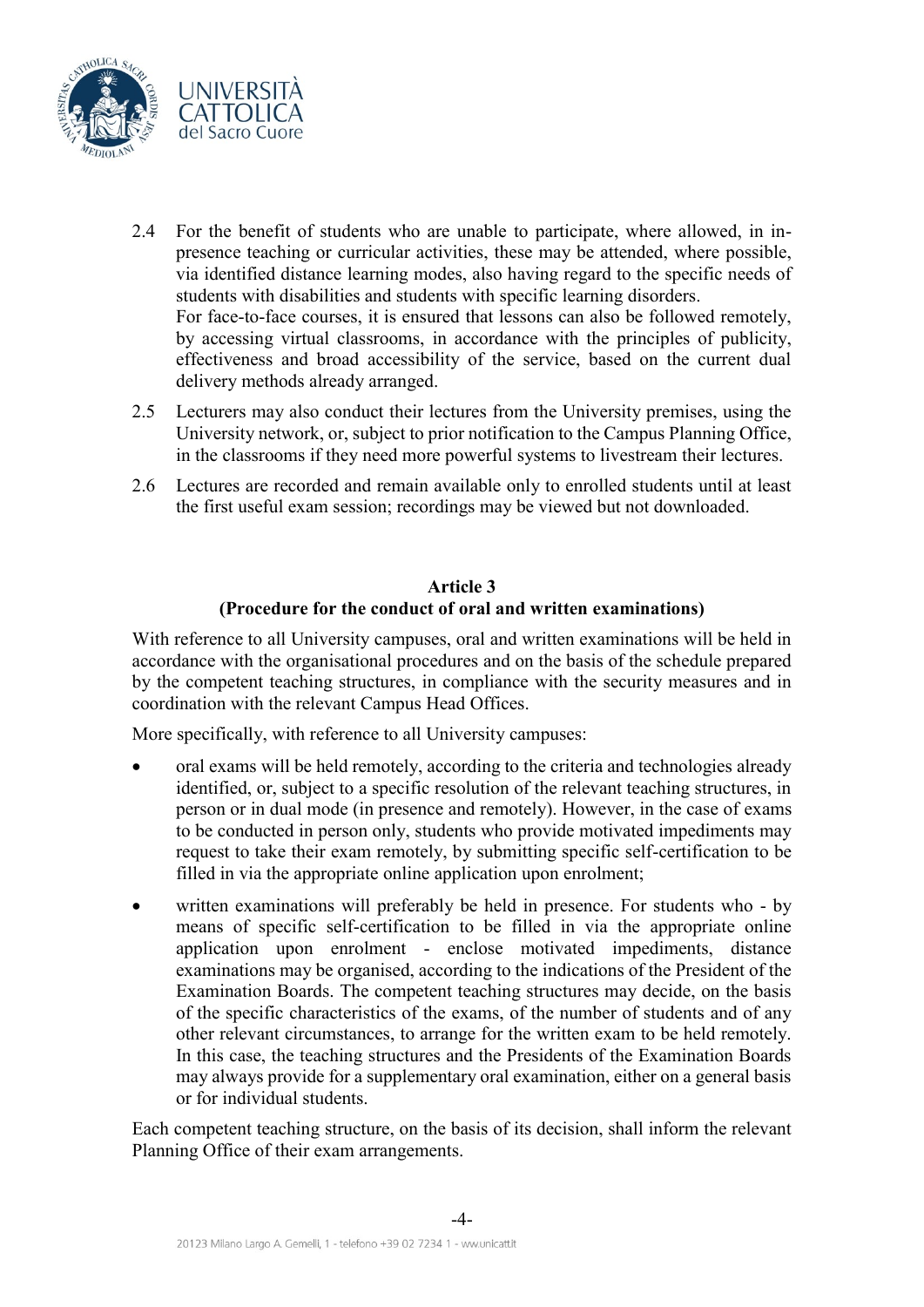

The schedule and arrangements for the examinations will be made available on the *iCatt* portal and on the *iCatt* app, and will be communicated to students by the relevant teaching structures.

## **Article 4 (Procedure for the conduct of degree examinations)**

With reference to all University campuses, with regard to the provision of the final examinations for undergraduate, graduate and integrated degree programmes, it is confirmed that the same will be held in presence or, where necessary, remotely according to the criteria and technologies already identified. The Deans of the Faculties and the Campus Head Offices involved shall define the number of persons –in any case not over five - who may be admitted to attend the defence, and the related organisational procedures. In-presence and remote discussions may be recorded and, on request, made available to the student who took the exam.

# **Article 5 (Internship activities)**

If the internship is being carried out at the host institution (under safety conditions) or remotely, it may be continued so as to reach the hours necessary to acquire any expected ECTS.

If the internship is interrupted by the host organisation and not continued remotely, it may be completed by means of further activities agreed upon with the lecturer of reference so as to achieve the same objectives.

Internships may also be hosted at the University premises and be carried out in presence according to the schedule defined by the competent teaching structures, in compliance with the safety measures and in coordination with the relevant Campus Head Offices.

## **Article 6 (Conferences, congresses and meetings)**

Conference or congress activities and other events are suspended, with the exception of those taking place remotely; all public ceremonies take place in accordance with the current protocols and guidelines and with no public.

Meetings shall be held remotely unless there are motivated grounds to do differently.

Meetings of the collegiate bodies may only be held remotely.